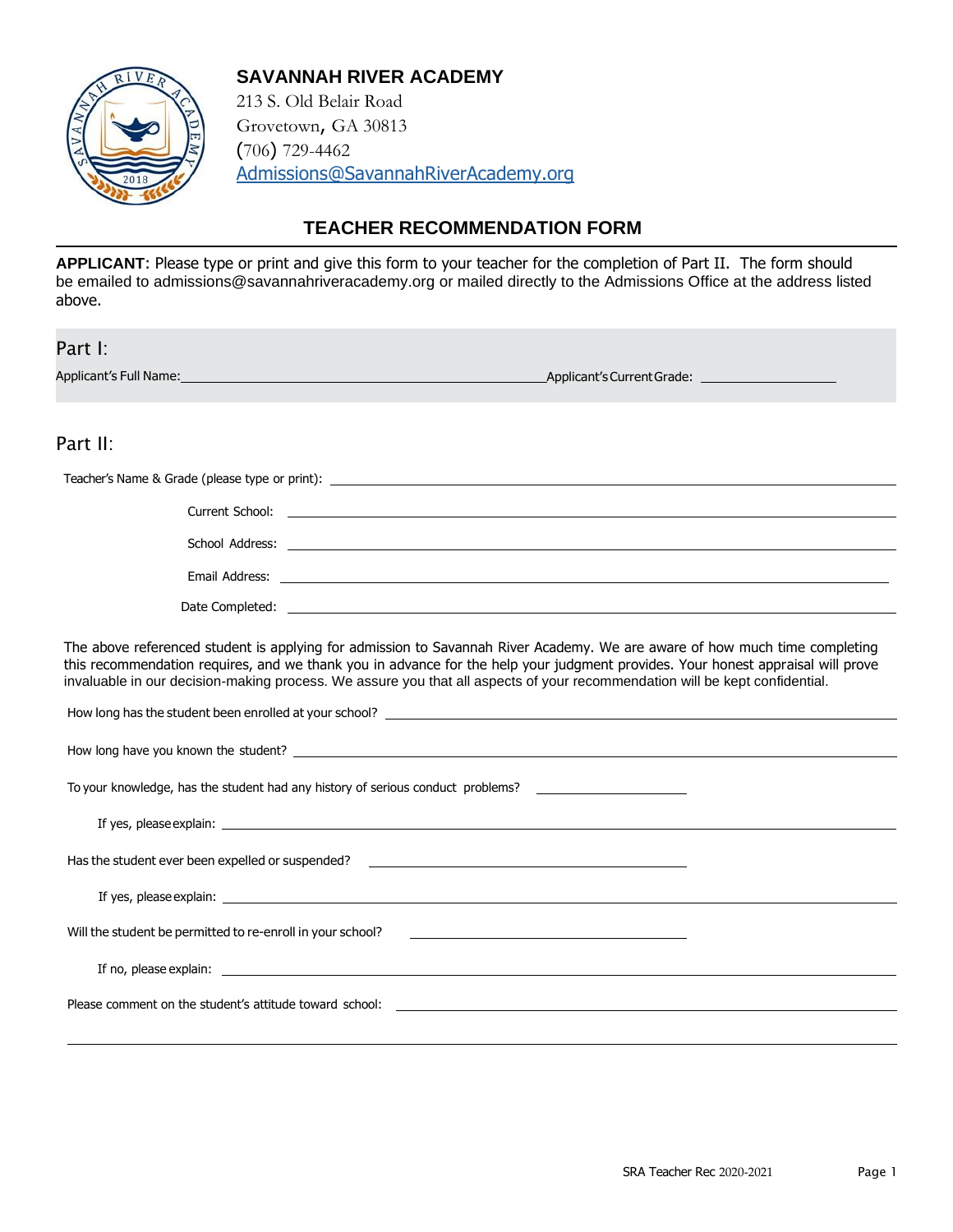

#### Pleasecheckyourassessmentofthestudentinrelationtohis/heragegroupinthecategoriesbelow. Checkonly those areas applicable to his/her age group.

| <b>Emotional/Social</b><br><b>Development</b> | Outstanding |  | Above<br>Average |  |  | Average |  |  | Below<br>Average |  |  | Improvement<br>Needed |  |  |  |
|-----------------------------------------------|-------------|--|------------------|--|--|---------|--|--|------------------|--|--|-----------------------|--|--|--|
| <b>Cooperation Among Peers</b>                |             |  |                  |  |  |         |  |  |                  |  |  |                       |  |  |  |
| Cooperation with Teachers                     |             |  |                  |  |  |         |  |  |                  |  |  |                       |  |  |  |
| Independence                                  |             |  |                  |  |  |         |  |  |                  |  |  |                       |  |  |  |
| Self-Confidence                               |             |  |                  |  |  |         |  |  |                  |  |  |                       |  |  |  |
| Self-Control                                  |             |  |                  |  |  |         |  |  |                  |  |  |                       |  |  |  |

| <b>Work Habits</b>              | Outstanding |  | Above<br>Average |  | Average |  |  | <b>Below</b><br>Average |  |  | Improvement<br>Needed |  |  |
|---------------------------------|-------------|--|------------------|--|---------|--|--|-------------------------|--|--|-----------------------|--|--|
| Listening in Group Settings     |             |  |                  |  |         |  |  |                         |  |  |                       |  |  |
| <b>Following Directions</b>     |             |  |                  |  |         |  |  |                         |  |  |                       |  |  |
| Concentration                   |             |  |                  |  |         |  |  |                         |  |  |                       |  |  |
| Completion of Tasks             |             |  |                  |  |         |  |  |                         |  |  |                       |  |  |
| Neat and Careful Work<br>Habits |             |  |                  |  |         |  |  |                         |  |  |                       |  |  |

| <b>Academic</b><br><b>Development</b> | Outstanding |  | Above<br>Average |  |  | Average |  |  | <b>Below</b><br>Average |  |  | Improvement<br>Needed |  |  |  |
|---------------------------------------|-------------|--|------------------|--|--|---------|--|--|-------------------------|--|--|-----------------------|--|--|--|
| Fine Motor Coordination               |             |  |                  |  |  |         |  |  |                         |  |  |                       |  |  |  |
| Language Development                  |             |  |                  |  |  |         |  |  |                         |  |  |                       |  |  |  |
| Reading Comprehension                 |             |  |                  |  |  |         |  |  |                         |  |  |                       |  |  |  |
| Math Application                      |             |  |                  |  |  |         |  |  |                         |  |  |                       |  |  |  |
| Memory and Retention                  |             |  |                  |  |  |         |  |  |                         |  |  |                       |  |  |  |
| Creativity                            |             |  |                  |  |  |         |  |  |                         |  |  |                       |  |  |  |